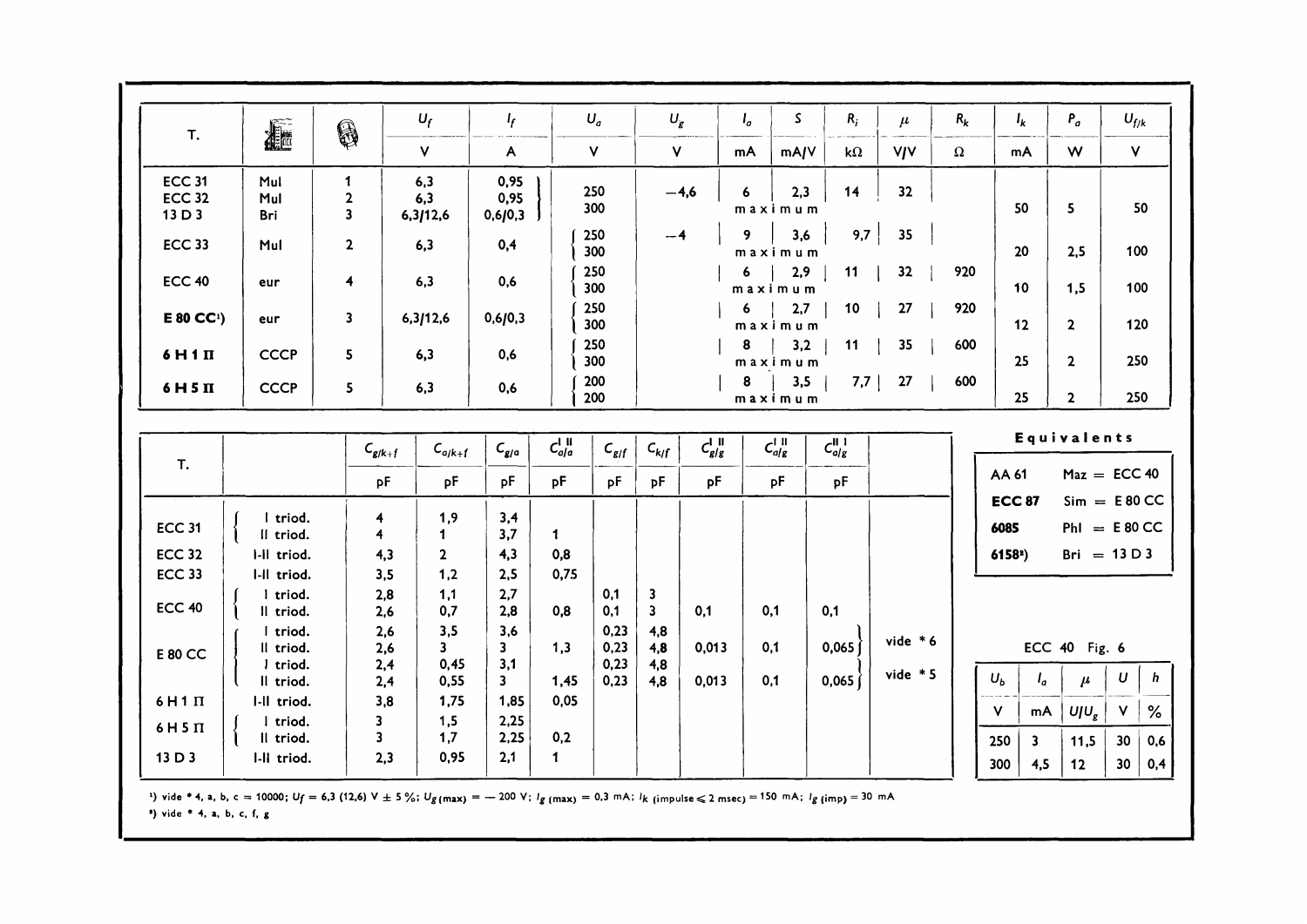| $U_b$<br>$R_a$           | $R_{R}$    |            |              |                             |               |            |            |                    |            |            |              | ECC 33 Fig. 1               |               |            |            |                    |            |                    |              | E 80 CC Fig. 1              |               |            |
|--------------------------|------------|------------|--------------|-----------------------------|---------------|------------|------------|--------------------|------------|------------|--------------|-----------------------------|---------------|------------|------------|--------------------|------------|--------------------|--------------|-----------------------------|---------------|------------|
|                          |            | $R_k$      | 'a           | $\mu$                       | $U_{a\infty}$ | h.         | $U_b$      | $R_a$              | $R_{g}$    | $R_k$      | $I_{\alpha}$ | $\mu$                       | $U_{a\infty}$ | h.         | $U_h$      | $R_a$              | $R_{g}$    | $R_k$              | $I_{a}$      | $\mu$                       | $U_{a\infty}$ | n          |
| V<br>$\mathbf{k}\Omega$  | k $\Omega$ | k $\Omega$ | mA           | $U_{a\approx}/U_{g\approx}$ | V             | $\%$       | ۷          | $\mathbf{k}\Omega$ | k $\Omega$ | kΩ         | mA           | $U_{a\approx}/U_{g\approx}$ | $\mathsf{V}$  | %          | V.         | $\mathbf{k}\Omega$ | k $\Omega$ | $\mathbf{k}\Omega$ | mA           | $U_{a\approx}/U_{g\approx}$ | $\mathbf{v}$  | %          |
| 200<br>47                | 150        | 1,2        | 1,9          | 19,5                        | 26            | 3,2        | 200        | 47                 | 150        | 1,2        | 2,0          | 24,5                        | 30,5          | 5,3        | 200        | 47                 | 150        | 1,2                | 1,86         | 18,5                        | 20            | 3,3        |
| 47<br>250<br>300<br>47   | 150<br>150 | 1,2<br>1,2 | 2,4<br>2,9   | 19,5<br>20                  | 37<br>48      | 3,4<br>3,5 | 250<br>300 | 47<br>47           | 150<br>150 | 1,2<br>1,2 | 2,5<br>3,0   | 25<br>25                    | 41<br>50      | 5,6<br>5,6 | 250<br>300 | 47<br>47           | 150<br>150 | 1,2<br>1,2         | 2,45<br>3,15 | 18,5<br>18.5                | 30<br>40      | 3,8<br>4,0 |
| 350<br>47                | 150        | 1,2        | 3,4          | 20,5                        | 57            | 3,6        | 350        | 47                 | 150        | 1,2        | 3,5          | 25                          | 62,5          | 5,9        | 350        | 47                 | 150        | 1,2                | 3,8          | 18.5                        | 50            | 4,1        |
| 400<br>47<br>100<br>200  | 150<br>330 | 1,2<br>2,2 | 3,9<br>1,0   | 21<br>24                    | 67<br>32      | 3,7<br>2,4 | 400<br>200 | 47<br>100          | 150<br>330 | 1,2<br>2,2 | 4,0<br>1,0   | 25,5<br>26,5                | 74<br>32      | 6,1<br>5,2 | 400<br>200 | 47<br>100          | 150<br>330 | 1,2<br>2,2         | 4,4<br>1.0   | 18,5<br>20                  | 60<br>22      | 4,2<br>3,1 |
| 100<br>250               | 330        | 2,2        | 1,3          | 24,5                        | 44            | 2,6        | 250        | 100                | 330        | 2,2        | 1,3          | 27                          | 43            | 5,4        | 250        | 100                | 330        | 2,2                | 1,3          | 20                          | 32            | 3,4        |
| 100<br>300               | 330        | 2,2        | 1,6          | 24,5                        | 54            | 2,8        | 300        | 100                | 330        | 2,2        | 1,5          | 27                          | 54,5          | 5,6        | 300        | 100                | 330        | 2,2                | 1,65         | 20                          | 42            | 3,5        |
| 100<br>350<br>100<br>400 | 330<br>330 | 2,2<br>2,2 | 1,8<br>2,1   | 25<br>25                    | 69<br>81      | 2,9<br>3,0 | 350<br>400 | 100<br>100         | 330<br>330 | 2,2<br>2,2 | 1,8<br>2,0   | 27,5<br>28                  | 66,5<br>78,5  | 5,6<br>5,7 | 350<br>400 | 100<br>100         | 330<br>330 | 2,2<br>2,2         | 1,95<br>2,3  | 20<br>20                    | 52<br>63      | 3,6<br>3,7 |
| 220<br>200               | 680        | 3,9        | 0,55         | 26,5                        | 34            | 2,0        | 200        | 220                | 680        | 3,9        | 0,5          | 27                          | 30,5          | 4,8        | 200        | 220                | 680        | 3,9                | 0,52         | 21                          | 19            | 2,3        |
| 220<br>250               | 680        | 3,9        | 0,7          | 27                          | 45            | 2,1        | 250        | 220                | 680        | 3,9        | 0,7          | 27,5                        | 41            | 4,8        | 250        | 220                | 680        | 3,9                | 0,67         | 21                          | 29            | 2,6        |
| 300<br>220<br>220<br>350 | 680<br>680 | 3,9<br>3,9 | 0,85<br>0,95 | 27<br>27,5                  | 56<br>68      | 2,2<br>2,2 | 300<br>350 | 220<br>220         | 680<br>680 | 3,9<br>3,9 | 0,8          | 28<br>28                    | -51<br>63     | 5,0<br>5,0 | 300<br>350 | 220<br>220         | 680<br>680 | 3,9<br>3,9         | 0,83<br>0,99 | 21<br>21                    | 38<br>47      | 3,0<br>3,1 |
| 220<br>400               | 680        | 3,9        | 1,1          | 27,5                        | 81            | 2,3        | 400        | 220                | 680        | 3,9        | 1,1          | 28                          | 74,5          | 5,1        | 400        | 220                | 680        | 3,9                | 1,15         | 21                          | 58            | 3,2        |

| P. | ., |  |
|----|----|--|

| Ub  | $R_{\rm d}$ | $R_{g}$ | $R_k$ | ι,   | μ                           | $U_{a\infty}$ | h   |
|-----|-------------|---------|-------|------|-----------------------------|---------------|-----|
| ٧   | kΩ          | kΩ      | kΩ    | mA   | $U_{a\approx}/U_{g\approx}$ | ٧             | ℅   |
| 100 | 220         | 0.68    | 4,7   | 0,3  | 23                          | 10            | 1,8 |
| 250 | 47          | 150     | 1,2   | 2.6  | 20                          | 40            | 3,8 |
| 200 | 100         | 0,33    | 2,2   | 1,1  | 24                          | 33            | 3,6 |
| 250 | 100         | 0,33    | 2,2   | 1.4  | 24                          | 44            | 3,7 |
| 300 | 100         | 0.33    | 2,2   | 1.6  | 24                          | 54            | 3.8 |
| 400 | 100         | 0.33    | 2,2   | 2,2  | 24                          | 76            | 3,9 |
| 200 | 220         | 0.68    | 3,9   | 0,58 | 24                          | 32            | 3,5 |
| 250 | 220         | 0.68    | 3.9   | 0.72 | 25                          | 44            | 3,6 |
| 300 | 220         | 0,68    | 3,9   | 0.87 | 25                          | 53            | 3,7 |
| 400 | 220         | 0,68    | 3,9   | 1,1  | 25                          | 72            | 3,8 |

| $U_b$      | $R_{\boldsymbol{a}}$ | $R_{\mathbf{g}}^{\phantom{\dag}}$ | ۰,         | μ                                 | $U_{a\approx}$ |            |
|------------|----------------------|-----------------------------------|------------|-----------------------------------|----------------|------------|
| 11         | kΩ                   | kΩ                                |            | mA $ U_{q\approx}  U_{g\approx} $ |                | %          |
| 250<br>250 | 100<br>220           | 330<br>680                        | 1.4<br>0,9 | 24<br>25                          | 30<br>18       | 2,2<br>1,3 |

ECC Fig. 5

| $U_b$ | R                  | ι,  | $\mu$                                   | $U_{a\infty}$ |     |
|-------|--------------------|-----|-----------------------------------------|---------------|-----|
|       | $\mathbf{k}\Omega$ | mA  | $U_{a\infty}$ IU <sub>g</sub> $\approx$ |               | %   |
| 250   | 100                | 2,5 | 740                                     | 30            | 1,9 |
| 250   | 220                | 2,0 | 780                                     | 18            | 1.2 |

| $U_b$      | ۰,           | ı"           | $\mu$    | U        |   |
|------------|--------------|--------------|----------|----------|---|
| ٧          | mA           | mA           | UΙU,     | ٧        | % |
| 250<br>350 | 1,12<br>1,57 | 0,55<br>0,78 | 27<br>27 | 18<br>30 |   |

ECC 40 Fig. 8

| $U_b$      | R          | $R_k$              | ι,  | $\mu$                  | U        | h          |
|------------|------------|--------------------|-----|------------------------|----------|------------|
| v          | kΩ         | $\mathsf{k}\Omega$ | mA  | $U_{\alpha}U_{\alpha}$ |          | ℅          |
| 250<br>350 | 3,9<br>3,8 | 0,75               | 4,3 | 26<br>27,5             | 30<br>30 | 1,5<br>1,1 |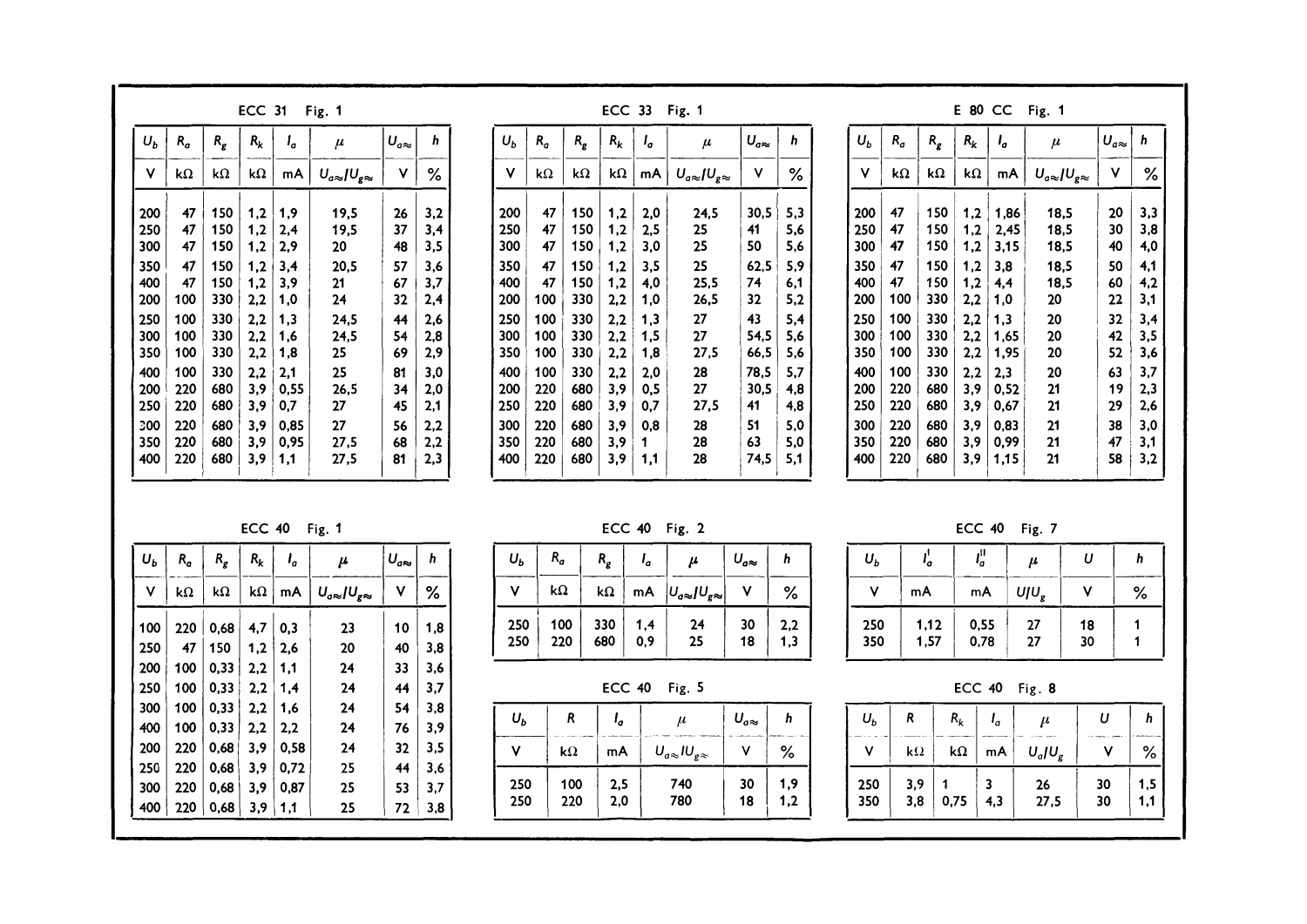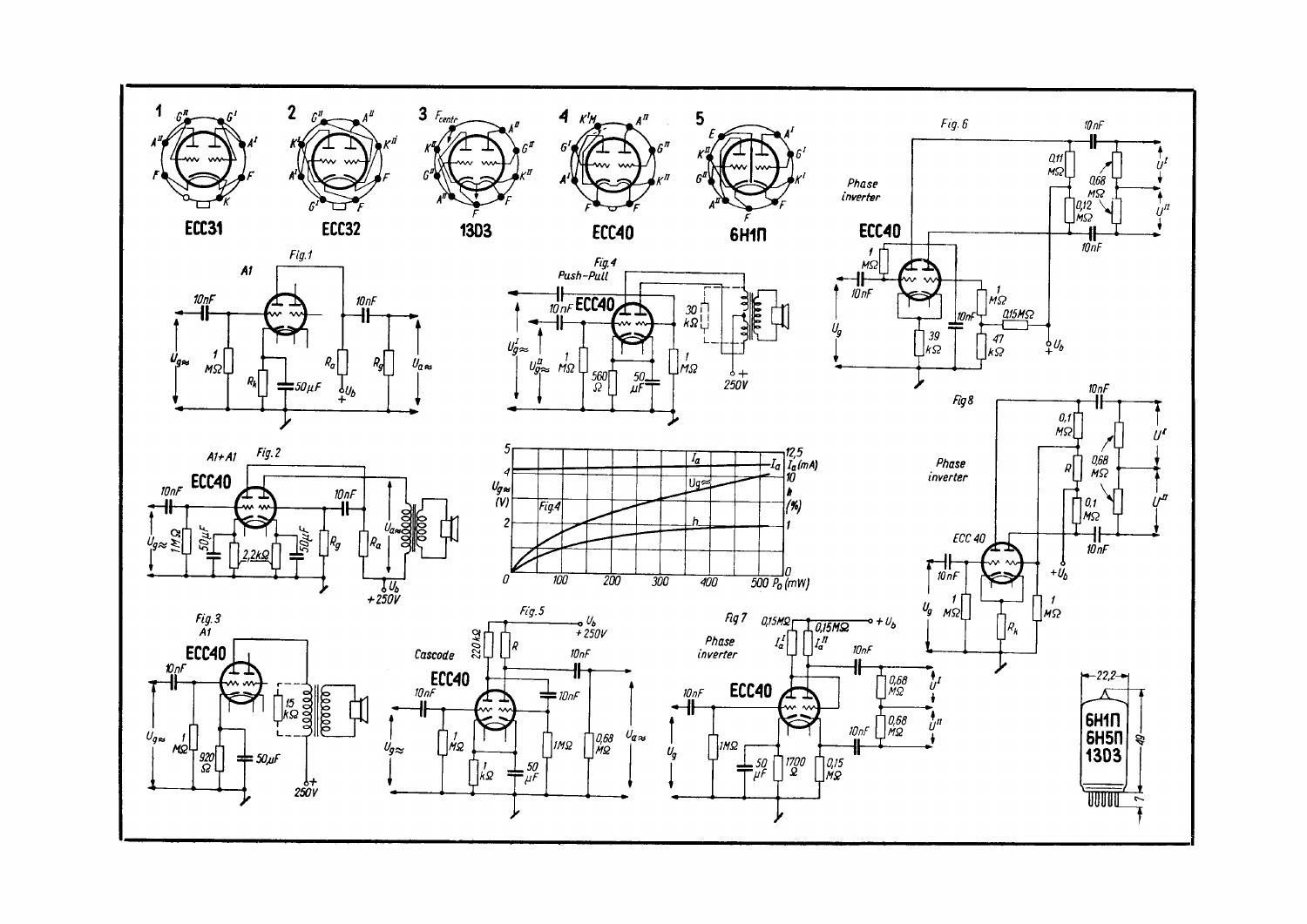